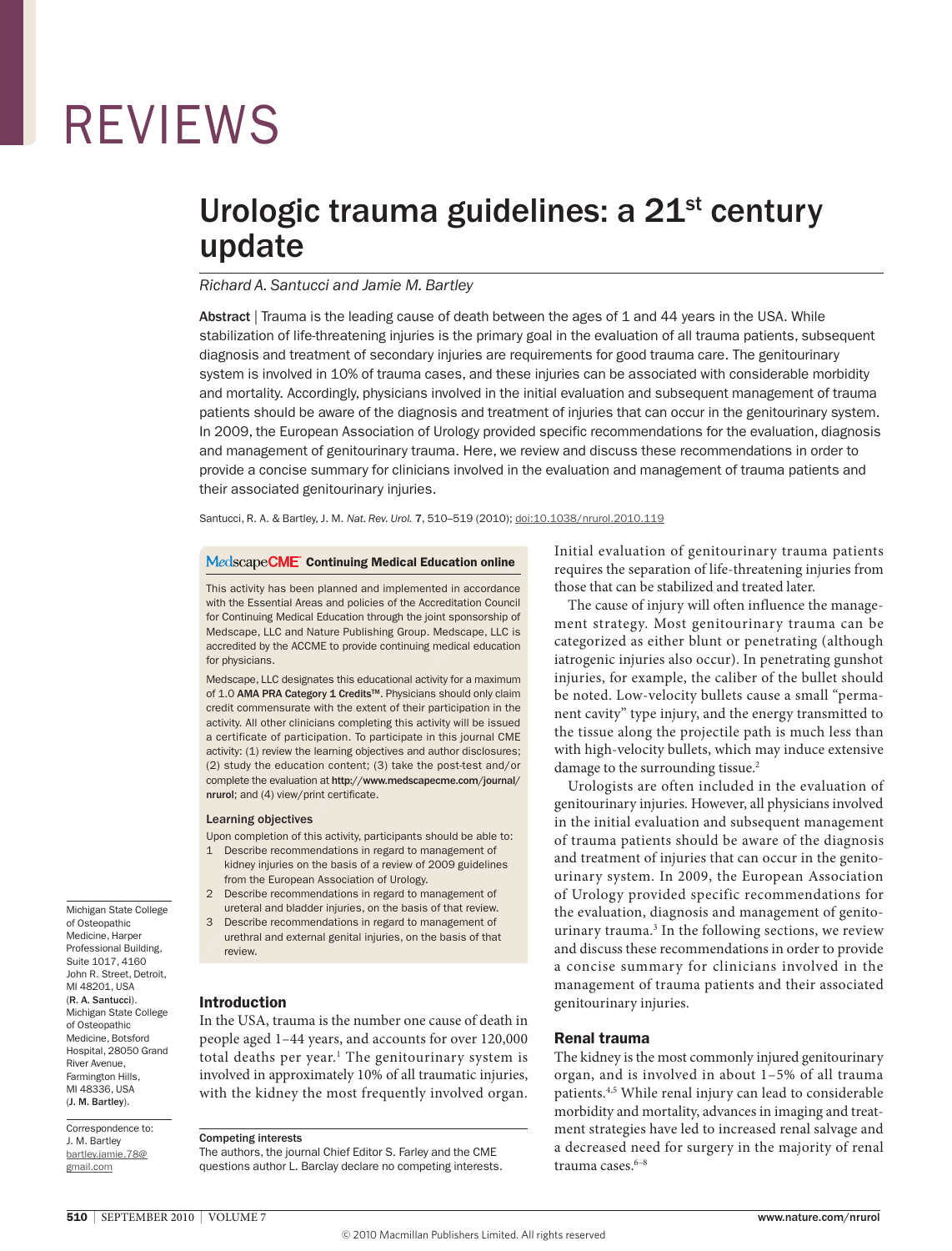#### Diagnosis

#### *Patient history and examination*

In blunt force injuries, an important part of history taking is the extent of deceleration involved. Rapid deceleration can result in renal artery thrombosis, renal vein disruption or renal pedicle avulsion. A seatbelt, steering wheel or airbag may compress the renal artery between the abdominal wall and spine, resulting in thrombosis.

Patients with pre-existing renal abnormalities may be at an increased risk for injury, and a history of ureteropelvic junction obstruction, renal tumor, cyst or calculi or solitary kidney may complicate a minor injury.<sup>9,10</sup> While nephrectomy may be a life-saving maneuver in a trauma patient, a solitary kidney should always be recognized prior to its removal.

Hemodynamic stability should be noted and used to guide future management. Patients with shock (systolic blood pressure <90 mmHg) are followed closely. Abdominal distension, palpable mass, flank abrasions and flank ecchymoses should be noted. Bullet entry and exit wounds should be identified and the trajectory of the bullet considered. Stab injuries can appear small, but may penetrate deep into the abdominal cavity.

Hematuria is a hallmark of renal trauma, but does not always correlate with the degree of injury;<sup>11</sup> indeed, more-serious injuries, such as renal pedicle injuries, arterial thrombosis or disruption of the ureteropelvic junction, can occur without any hematuria.<sup>12</sup> A urine dipstick is a rapid and reliable test to screen for microscopic hematuria; however, false-negative findings do occur in approximately 3–10% of cases.13

Serial hemoglobin level and hematocrit are important markers of blood loss and guide management strategies. A low hematocrit, especially in the presence of shock, implies the need for rapid resuscitation. Response to initial resuscitation and need for transfusion should be recorded. An initially elevated creatinine level usually suggests pre-existing renal pathology.

#### *Imaging*

CT with intravenous contrast is the gold standard for radiographic diagnosis of stable patients with suspected renal injuries. CT can define the location of the injury, identify renal contusions and devitalized segments, and allow visualization of the entire retroperitoneum and abdominal organs. A pedicle injury is diagnosed by a lack of contrast enhancement of the kidney (Figure 1) or a central parahilar hematoma. A large medial hematoma displacing the renal vasculature suggests a venous injury. CT angiography provides assessment of the renal vasculature. Images taken at a 10–15min delay will allow visualization of the renal collecting system and diagnosis of renal pelvis and ureteral injuries. Renal pelvis injuries may be indicated by contrast extravasation just medial to the renal hilum (Figure 2).

Not all patients with suspected renal injury need to undergo CT. This is particularly important in light of recent concerns that CT may cause secondary cancers, especially in children.14 In one of the few prospective studies performed in the field of genitourinary trauma,

#### Key points

- The genitourinary system is involved in 10% of all trauma cases
- The kidney is the most commonly injured abdominal organ in cases of trauma, but most injuries are managed nonoperatively
- Ureteral injuries are often iatrogenic; diagnosis requires high clinical suspicion and site-specific repair
- Bladder injuries are associated with pelvic fractures, which may be life threatening; extraperitoneal injuries can be managed with catheter drainage, while intraperitoneal injuries require open repair
- Catheter realignment can be successful in patients with urethral injuries; posterior distraction defects require delayed primary urethroplasty, while open anterior injuries require immediate exploration and primary repair
- External genital injuries can be diagnosed by history and physical examination; emergent exploration and repair is indicated in cases with marked hematoma, penile fracture or testicular disruption



Figure 1 | Abdominal CT with intravenous contrast. Lack of contrast enhancement of the right kidney when compared to the left suggests a right renal pedicle injury.



Figure 2 | Abdominal CT with intravenous contrast. Medial extravasation (arrow) of contrast medium signifies a right renal pelvis injury.

Mee *et al.*15 showed that in patients with blunt, nondeceleration trauma, microscopic hematuria and no shock, the incidence of renal injury is low and imaging can be withheld. If microscopic hematuria—or any degree of gross hematuria—and shock are present, renal imaging should be performed. In patients with rapid deceleration injuries, imaging should be performed in order to rule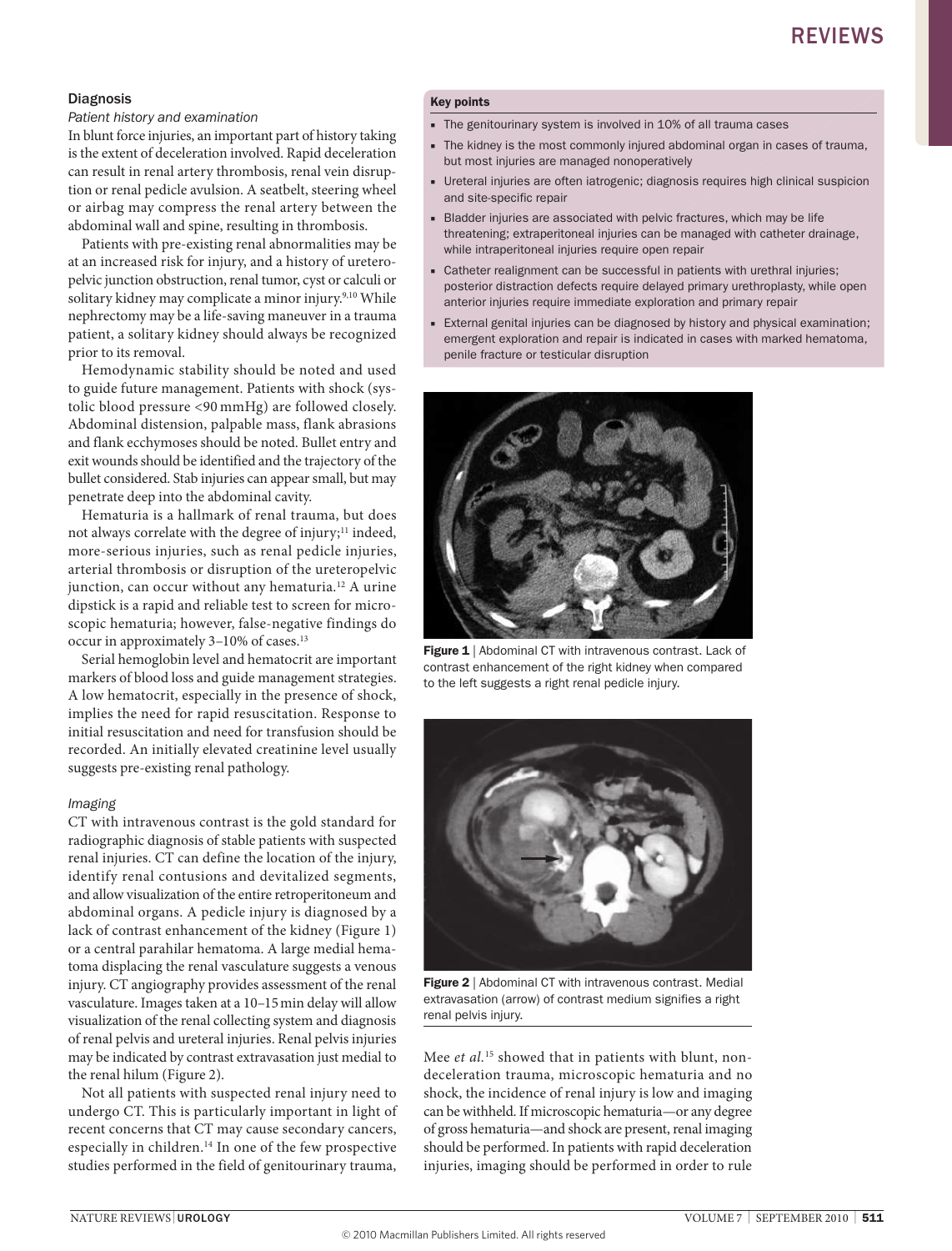out ureteral avulsion or renal pedicle injury.16 In cases of penetrating trauma with a relevant wound site, imaging should be performed regardless of hematuria status.<sup>17</sup> Hematuria in children can be managed like hematuria in adults;<sup>18</sup> however, hypotension may not occur even in those with life-threatening blood loss, so vigilance in the evaluation of the injured child is essential.

Ultrasonography is seldom used as the primary imaging technique in the USA. This modality may be useful in determining which patients need further imaging with CT, and may eliminate unnecessary scans. Currently, it is best used for serial evaluation of stable injuries, or after urinoma or retroperitoneal hematoma.<sup>19</sup>

Intravenous pyelography (IvP) is no longer the preferred modality in renal trauma patients, but may be the only study available in some areas. IvP can establish the presence or absence of the kidneys, define the parenchyma and outline the collecting system. nonvisualization, contour deformity or extravasation of contrast medium should lead to further evaluation with CT, if available. Nonvisualization or nonfunction of a kidney usually indicates severe trauma to the kidney, such as pedicle injury or shattered kidney. Extravasation implies trauma involving the capsule, parenchyma or collecting system.

In unstable patients who have to go immediately to the operating room, a one-shot intraoperative IvP on the table can be performed. A single plain film is taken 10min after injection of 2ml/kg contrast medium. This can provide useful information on a suspected injury, as well as determining the functional status of the contralateral kidney.20 We find one-shot IvP particularly helpful in identifying easy-to-miss ureteral injuries.

MRI and angiography are lesser used modalities in the initial evaluation of renal trauma patients. MRI is used in patients with an iodine allergy, if CT is not available, or in rare cases when CT findings are equivocal.<sup>21</sup> The most common indication for angiography is nonvisualization of the kidney on IvP when CT is not available. It is also the test of choice for the evaluation of renal venous injuries.

As in all genitourinary systems, the American Association for the Surgery of Trauma (AAST) has developed a grading system for renal trauma, which should be used both in clinical and research settings.<sup>22</sup>

#### Management

The two absolute indications for surgery in renal trauma patients are life-threatening renal hemorrhage with hemodynamic instability, or an expanding or pulsatile perirenal hematoma identified intraoperatively.23,24 The latter signifies a grade V vascular injury. Relative indications include persistent bleeding and suspected renal pelvis or ureteral injury.

For major injuries causing urinary extravasation or devitalized renal fragments, an initial conservative approach may be taken.<sup>25</sup> Most injuries will heal with nonoperative treatment, but there can be an increased rate of complications and late surgery.<sup>26,27</sup> In cases of persistent extravasation or urinoma, management is usually successful with ureteral stenting or nephrostomy tube placement.

#### *Surgical management*

operative exploration, with the aim of hemorrhage control and renal salvage, is required in a minority of renal trauma patients.24 Surgery should be performed using a transperitoneal approach with vascular control achieved prior to opening the Gerota's fascia.<sup>28-30</sup> The renal vasculature is accessed through the posterior parietal peritoneum, incising over the aorta and medial to the inferior mesenteric vein.

Renorrhaphy is the preferred technique for renal reconstruction. If a polar injury occurs or if nonviable tissue is present, a partial nephrectomy may be necessary. Watertight closure of the collecting system is recommended, but simple closure of the parenchyma over the collecting system can be successful as well. An omental pedicle flap or perirenal fat bolster can be used in the case of renal capsule injury.<sup>31</sup> We recommend placement of a retroperitoneal drain.

Nephrectomy is required in about 13% of renal trauma patients, although we believe that a strict nonoperative approach, as discussed below, can decrease this percentage dramatically. Those patients who need to undergo nephrectomy generally have a penetrating injury, an increased need for transfusion, hemodynamic compromise, high injury severity scores and associated intraabdominal injuries.<sup>32,33</sup> Mortality is higher in patients who require nephrectomy, but deaths are usually the result of the associated injuries rather than the renal trauma alone.<sup>34</sup> Grade V renovascular injuries are generally treated with nephrectomy, though repair may be attempted in cases of solitary kidney or bilateral injury.35 Arteriography with selective embolization can be considered in these cases; however, the results can be poor in patients with grade V injuries.<sup>36</sup> Segmental arterial injury can be managed nonoperatively with good results.<sup>37</sup>

#### *Nonsurgical management*

Conservative management is the treatment of choice for the majority of patients with renal injuries. It has a low failure rate (1%) and may ultimately save kidneys and reduce the number of renal units that might otherwise be lost iatrogenically during attempted repair.6 We use a nonoperative management approach in all patients who are not exsanguinating from the kidney, which results in a lower nephrectomy rate without increasing morbidity or mortality. Even patients with urinary extravasation and solitary injuries can be managed expectantly, with a resolution rate of more than 90%.38

"Ultraconservative" treatment of renal trauma has not been well defined in the literature. We define it as a combination of imaging parameters limited to those described in Mee and colleagues' seminal 1989 prospective study,<sup>15</sup> and limiting renal surgery only to those patients who are exsanguinating from the kidney or who have renal pelvis or ureteral injuries.<sup>39</sup> First, imaging is reserved only for patients with gross hematuria, microscopic hematuria with concomitant shock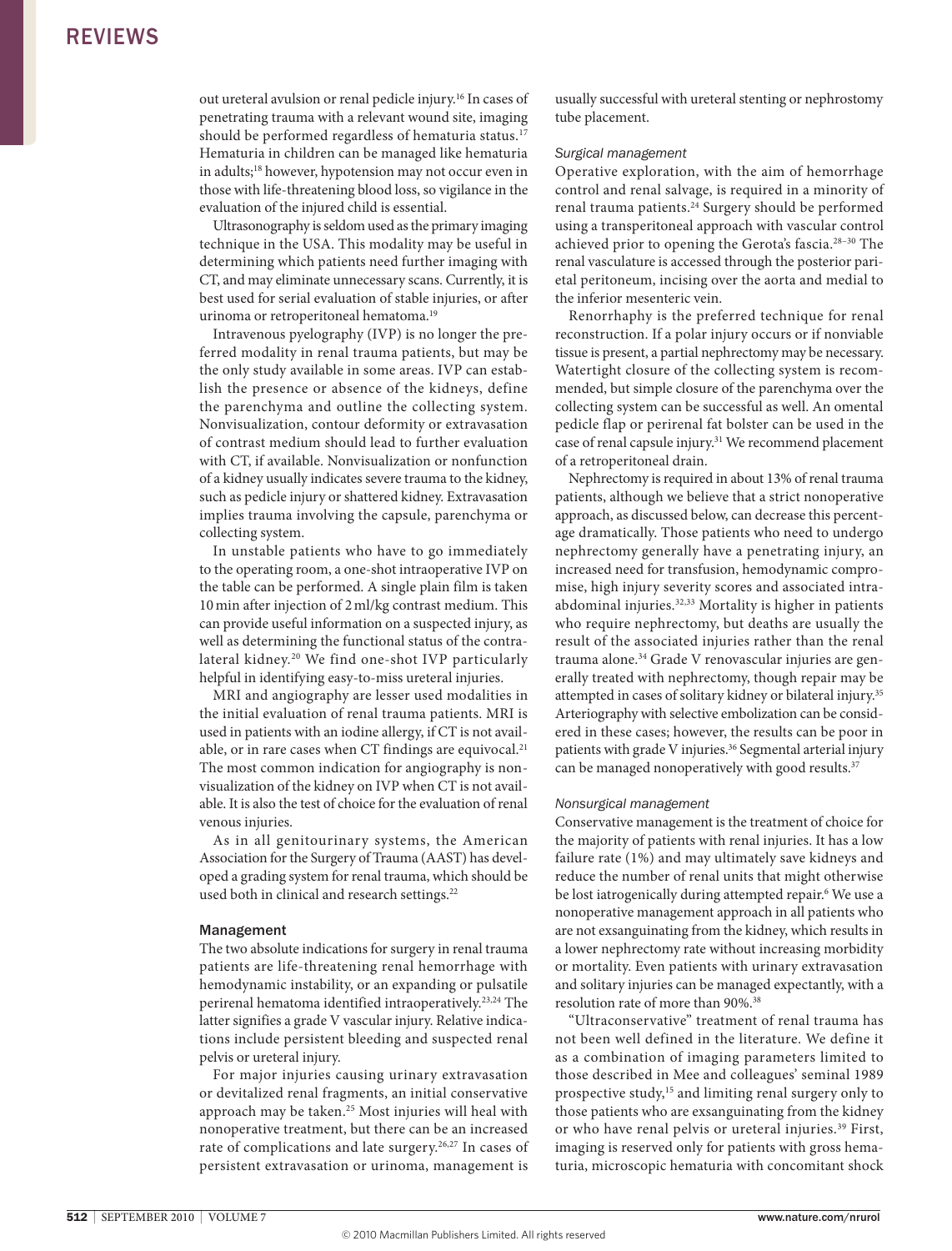or significant deceleration injury. Second, nonoperative management is always performed if the patient is hemodynamically stable, responds favorably to less than two units of blood transfusion, and when imaging does not show any lesion that requires surgery (for example, ureteral injuries and grade v vascular injuries). Finally, exploratory laparotomy for other abdominal injuries in patients with renal injuries that do not require surgery should not necessarily include retroperitoneal or renal exploration.

Even patients with penetrating renal trauma (Figure 3) can be managed conservatively. Surgical exploration should be performed if the injury involves the hilum, or if continued bleeding, ureteral injuries or pelvic lacerations are present.40 Low-velocity gunshot and stab wounds in stable patients have good outcomes when managed with a nonoperative approach, but tissue damage resulting from high-velocity gunshot injuries may necessitate exploration and nephrectomy.41 The site of penetration can also help determine management decisions: for example, 88% of stab wounds posterior to the anterior axillary line can be managed nonoperatively.<sup>42</sup>

The necessity of follow-up CT in patients managed conservatively is controversial, but relative indications include fever, increased pain or persistent bleeding. We seldom perform serial CT in patients after injury unless their condition deteriorates.

#### Complications

Delayed retroperitoneal bleeding can occur within several weeks of the injury, and is managed with selective angiographic embolization.<sup>43</sup> Perinephric abscess formation can be managed with percutaneous drainage, which has a lower rate of renal loss than open reoperation and drainage.<sup>24</sup> Hypertension after renal trauma is estimated to occur in less than 5% of patients,  $44,45$ and is caused acutely by external compression from a perirenal hematoma (Page kidney) or chronically as a result of compressive scar formation (Goldblatt kidney). Treatment includes pharmacological management, excision of ischemic parenchyma, vascular reconstruction, or nephrectomy.46

Urinary extravasation usually resolves over time unless obstruction or infection is present. Persistent extravasation usually responds well to stent placement or nephrostomy drainage.27 Delayed onset of marked hematuria after penetrating trauma most often indicates the presence of arteriovenous fistula. Percutaneous embolization is often successful in these instances, but surgery may be required to repair large fistulas.<sup>47</sup>

#### Ureteral trauma

Trauma to the ureter is rare, accounting for only 1% of all urinary tract traumas. Ureteral injuries are most likely to occur iatrogenically: in a review of 452 ureteral injuries, 75% were iatrogenic, whereas blunt and penetrating trauma accounted for 18% and 7% of injuries, respectively. Gynecological procedures accounted for 73% of the iatrogenic injuries, followed by general surgical (14%) and urological (14%) procedures. The lower third



Figure 3 | Abdominal CT of a patient with a penetrating injury of the right kidney. Laceration extends through the parenchyma but does not seem to involve the renal pelvis or vasculature. Conservative management may be attempted in a hemodynamically stable patient, even in cases of penetrating trauma with considerable parenchymal injury.

of the ureter was much more commonly injured (74%) compared to the upper and middle thirds (13% each).<sup>48</sup>

#### Diagnosis

As there are no classic symptoms and signs associated with ureteral trauma, the diagnosis is usually based on clinical suspicion.49 Hematuria is a poor indicator of ureteral injury, being present in only half of all cases.<sup>50</sup> Physicians should suspect ureteral injury in patients with upper urinary tract obstruction, urinary fistula formation, or sepsis after surgery or traumatic injury.<sup>51</sup> During surgery, direct observation of the injury, one-shot intraoperative IvP or extravasation of intravenous dye (such as methylene blue or indigo carmine) may identify the site of injury.

CT is the most frequently used diagnostic modality in this setting, owing to its prevalent general use in trauma patients. Extravasation of radiological contrast medium or unilateral nonvisualization of the ureter confirms the diagnosis.49,52 If CT is nondiagnostic and the suspicion is high for ureteral injury, a kidneys, ureters and bladder (KUB) radiograph taken 30min after contrast injection can reveal extravasation. If still inconclusive, retrograde pyelography can definitively diagnose or rule out ureteral injury (Figure 4).

#### Management

Ureteral injuries are classified based on their severity. Grade I–II injuries can be managed with placement of ureteral stents or nephrostomy tubes. Stenting allows secure drainage of the kidney and provides canalization and stabilization of the injury, and is also believed to reduce the risk of subsequent stricture, although data supporting this are currently lacking.

Grade III–Iv injuries should be repaired directly, using the following principles: judicious debridement of ureteral ends to healthy tissue; spatulation of ureteral ends; placement of internal stent; watertight ureteral closure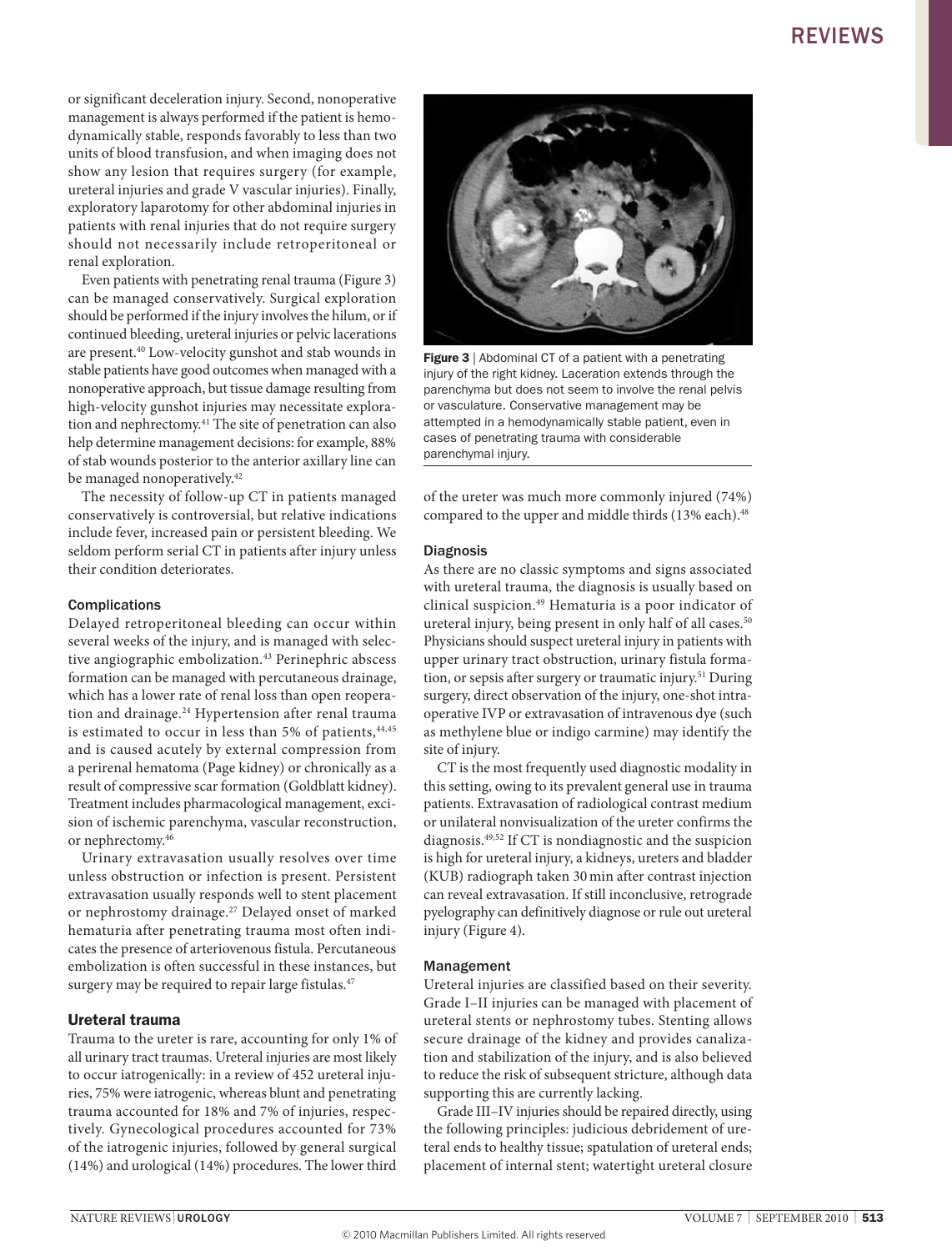

Figure 4 | Retrograde pyelography of a patient with suspected left ureteral injury. A ureteral catheter and nephrostomy tube are in place. An irregularity (arrow) at the level of the ureteropelvic junction is noted in the area of surgical clips, but there is no extravasation of contrast medium.

with absorbable interrupted suture; placement of external drain; and isolation of injury with peritoneum or omentum. The type of repair performed depends on the location of injury (Table 1).

Postoperative care typically includes removing the bladder catheter after 2 days and the wound drain 2 days later if drainage is low. The stent can be removed after 6 weeks, with follow-up IvP or renography performed after 3 months to assess the patency of the repair. Stricture formation should be recognized and treated with endourological or open surgical techniques.

#### Bladder trauma

Blunt trauma is responsible for the majority (67–86%) of bladder injuries, with penetrating trauma accounting for 14–33%.53–55 Motor vehicle accidents are the cause in 90% of cases.56,57 Bladder injuries are associated with pelvic fracture in up to 97% of cases, and more than 50% of the associated fractures involve the pubic ramus.55,58–60 Up to 30% of patients with pelvic fractures will have some degree of bladder injury.<sup>61</sup> High-risk pelvic fractures include those with pubic arch involvement, gross hematuria and/or hemodynamic instability.<sup>62</sup> 25% of intraperitoneal bladder ruptures occur in patients without a pelvic fracture.57 A bladder that is empty is rarely injured unless by direct penetrating or crushing injuries, but a fully distended bladder may rupture with only a relatively light blow.

Bladder injury is classified as either extraperitoneal or intraperitoneal. Combined rupture may occur in 2–20% of cases.57,63–65 Extraperitoneal injury is associated with leakage of urine within the perivesical space, whereas intraperitoneal injury involves disruption of the peritoneal surface with urinary extravasation.

Most iatrogenic bladder injuries occur during obstetric and gynecological procedures (52–61%), followed by urological (12–39%) and general surgical (9–26%) procedures.66,67 Injuries are frequently identified using cystoscopy; when not performed, an underestimation of injury occurs.<sup>68</sup>

#### **Diagnosis**

The most common symptoms of major bladder injury are gross hematuria (82%) and abdominal tenderness (62%).<sup>55</sup> Suprapubic bruising, abdominal distension and voiding problems occur less frequently.<sup>56</sup> Urinary extravasation may cause delayed swelling of the perineum, scrotum, thighs or anterior abdominal wall.

The combination of pelvic fracture and gross hematuria strongly predicts bladder rupture, and is an absolute indication for immediate cystography in patients with blunt trauma.<sup>55,57,61,69</sup> Clear urine and no pelvic fracture almost eliminates the possibility of bladder rupture; however, 2–10% of ruptures may result in only microscopic hematuria or no hematuria.56,70

Retrograde cystography provides an accurate diagnosis in 85-100% of bladder rupture cases.<sup>56,57,61,71</sup> A plain film, bladder-filled film, and post-drainage films are required, and half-filled and oblique films may also be useful. Filling with a minimum of 350 ml of contrast medium is needed to obtain the highest diagnostic accuracy. The post-emptying film will be the diagnostic image in about 10% of cases.57

CT cystography can be used instead of conventional cystography for diagnosing bladder injury with 95% sensitivity and 100% specificity.72 Again, the procedure must be performed using retrograde filling of at least 350 ml of dilute contrast medium57,73 for adequate diagnosis.

#### Management

Catheter drainage of an extraperitoneal rupture will provide safe management in most patients, even if there is extensive retroperitoneal or scrotal extravasation.<sup>74</sup> A 90% success rate was reported with this approach, with virtually all patients healed by 3 weeks.<sup>56,75</sup> Bladder neck involvement, bone fragments in the bladder wall or entrapment of the bladder may necessitate surgical intervention.65 Intraperitoneal ruptures after blunt injury require surgical exploration and repair (Figure 5). Penetrating bladder injuries should also be managed with emergency exploration and repair in most cases.<sup>74</sup>

Suture repair is generally sufficient for iatrogenic injuries, and extravesical dissection is usually not indicated. If the injury is sustained during gynecological operations, repair can be performed transvaginally or abdominally. Bladder perforation during transurethral resection of the prostate or bladder tumors is usually managed sufficiently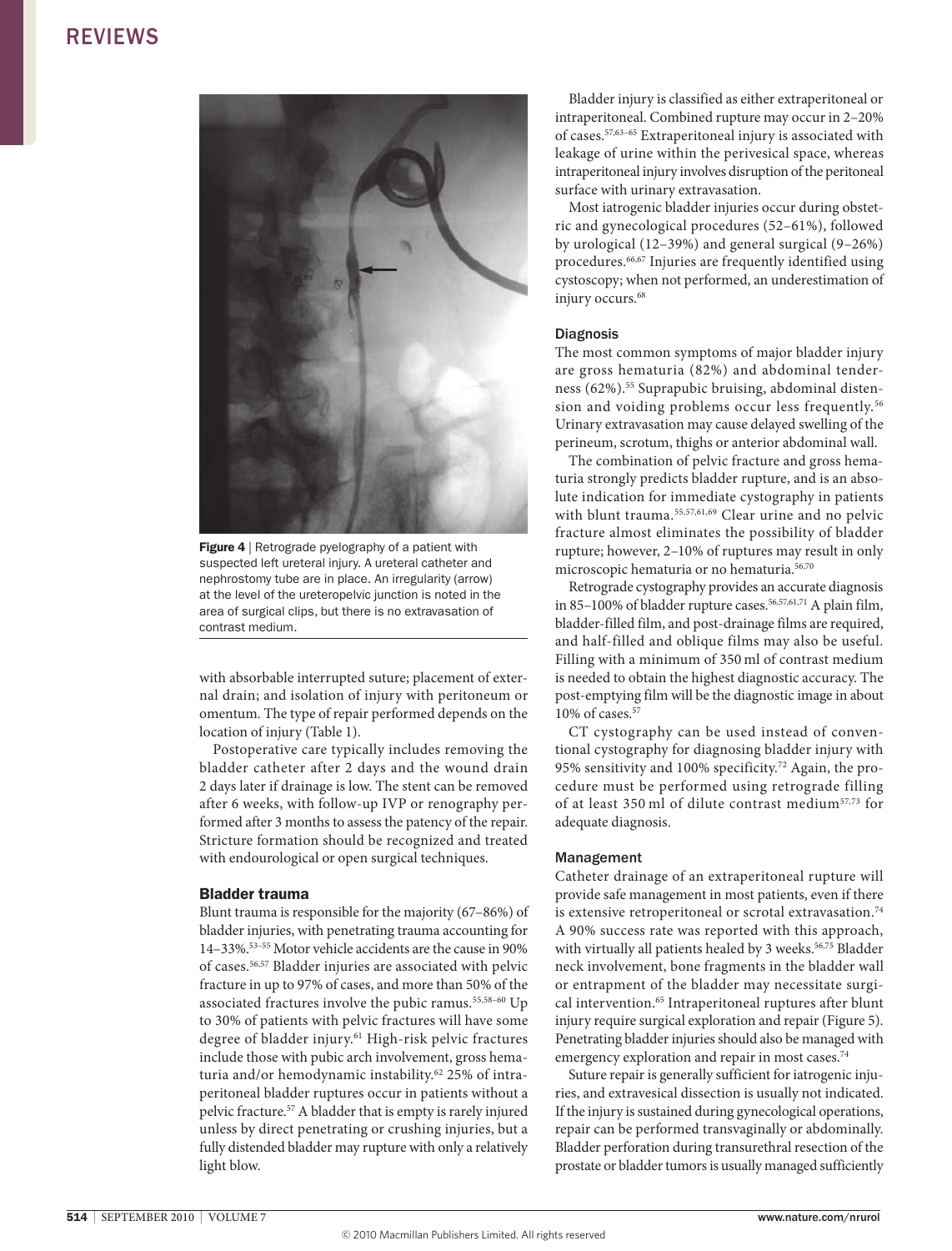with catheter drainage, especially when the injury is extraperitoneal, although direct repair of intraperitoneal injuries may be required in some cases.<sup>76,77</sup>

#### Blunt urethral trauma

Urethral injuries are usually not life threatening, but associated pelvic fractures and multiorgan injuries can be deadly. Blunt trauma is the cause of 90% of all urethral injuries.78

#### Diagnosis

Blood at the meatus is the most specific sign, and is present in 37–93% of patients with posterior urethral injury and 75% of patients with anterior urethral trauma.79,80 In females, blood at the vaginal introitus is present in more than 80% of patients with pelvic fractures and coexisting urethral injuries.<sup>81</sup> Inability to void can also be a nonspecific sign of urethral disruption, whereas a high-riding prostate is an unreliable finding.

The gold standard for evaluation of urethral injury is retrograde urethrography (RUG). The Foley catheter balloon is inflated with 1–2ml of saline in the fossa navicularis. 20–30 ml of contrast medium is injected through the catheter while films are taken in a 30° oblique position (Figure 6). Urethroscopy is seldom performed during the initial evaluation of patients with suspected urethral trauma.

The nomenclature for urethral injuries is confusing and often inaccurate. In many reports, pelvic-fractureassociated defects of the urethra are called "posterior urethral injuries", even though 80% of them are in fact anterior (that is, located distal to the sphincter).<sup>82</sup> The term "PUDD" (posterior urethral distraction injuries) is also commonly used, and is likewise mostly inaccurate.

#### Management

If urethral injury is suspected, we make a single attempt at placement of a Foley catheter. If successful, pericatheter RUG should be performed when the patient is stable to determine the presence and extent of urethral injury. If initial catheterization fails, primary realignment techniques, such as bedside flexible cystoscopy or rigid cystoscopy in the operating room, or the use of biplanar fluoroscopy, interlocking sounds or magnetic catheters, should be performed according to surgeon preference.83–86 Immediate realignment is associated with a re-stricture rate of approximately 60%, while a suprapubic tube alone results in a nearly 100% rate of stricture formation.84 We leave a catheter in for 6 weeks and perform cystoscopy (under anesthesia) and RUG at the time of catheter removal. If a suprapubic tube is also present, this is left in place in anticipation of a 60% rate of urethral stricture formation. If stricture formation occurs, it must be treated with subsequent delayed primary anastomotic urethroplasty. The timing of this procedure is a subject of debate, but we wait at least 3 months to allow the tissue to heal and the scar to stabilize before attempting urethroplasty.

If endoscopic realignment fails, a suprapubic catheter should be placed. A bedside suprapubic tube is usually

| <b>Table 1</b> Surgical repair of ureteral injuries by location |                                            |                                                 |
|-----------------------------------------------------------------|--------------------------------------------|-------------------------------------------------|
| <b>Location of injury</b>                                       | <b>Best repair options</b>                 | Secondary repair options                        |
| Upper third                                                     | Uretero-ureterostomy                       | Transuretero-ureterostomy<br>Ureterocalycostomy |
| Middle third                                                    | Uretero-ureterostomy                       | Transuretero-ureterostomy<br>Boari flap         |
| Lower third                                                     | Direct reimplantation                      | Psoas hitch                                     |
| Complete ureteral loss                                          | Ileal interposition<br>Autotransplantation | Nephrectomy (last resort only)                  |

Permission obtained from Elsevier Ltd © Armenakas, N. *Atlas Urol. Clin. North Am.* 6, 71–84 (1998).



**Figure 5** | Surgical repair of an intraperitoneal bladder injury. This type of injury always requires operative repair. The bladder is "bi-valved", revealing the Foley catheter. The ureteral orifices should be visualized, and any other injuries to the bladder noted and repaired. Repair is achieved with a two-layer suture closure.



Figure 6 | Retrograde urethrography in a patient with urethral injury. Extravasation of contrast medium suggests posterior urethral injury. Suprapubic catheterization and delayed urethroplasty is indicated for this type of injury.

placed, but formal operative exploration and placement of an open urinary drainage tube can also be performed. Often, we try again later to get a catheter across the defect, usually in the operating room using direct rigid cystoscopy: alternatively, a combination of rigid urethroscopy from below and flexible cystoscopy from above using the suprapubic tube tract can be successful. Traction on the catheter is never used, as this may harm continence due to pressure necrosis of the sphincter mechanism at the bladder neck.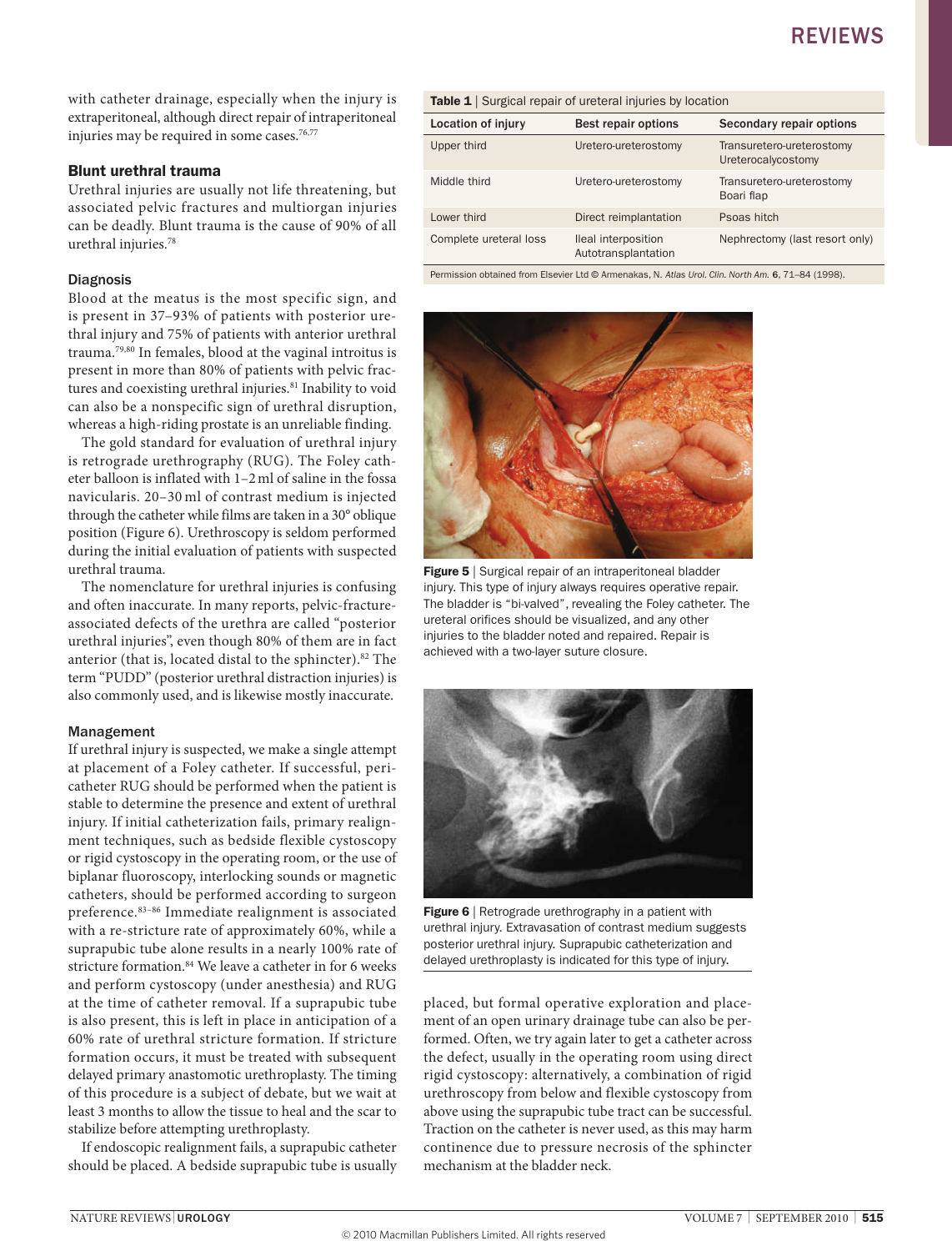

Figure 7 | Posterior urethral distraction injury repaired with delayed urethroplasty. A perineal approach is shown, with the bulbous urethra divided. Sutures are placed and a tension free anastomosis will be performed over the Foley catheter.

The gold standard for posterior urethral distraction defects is delayed urethroplasty. Most injuries are repaired with a primary anastomosis via a perineal approach (Figure 7). At the distal point of obliteration, the bulbar urethra is divided and mobilized to the base of the penis. This provides 4–5 cm of elastic lengthening to facilitate a tension-free spatulated overlapping anastomosis.87 If additional urethral length is needed, a "progressive perineal approach" can bridge up to 8cm of separation.<sup>88</sup> Midline separation of the proximal corporal bodies, inferior pubectomy, or supracorporal urethral rerouting can also provide the additional length necessary for the repair. The re-stricture rate after delayed anastomotic urethroplasty is less than 10% and the risk of impotence is approximately 5% .<sup>89-95</sup>

open anterior female urethral injuries should be repaired immediately, usually through the transvaginal approach in the operating room.

#### open anterior male urethral injuries

Stab wounds, gunshot wounds, dog bites and other open wounds involving the urethra often require immediate exploration due to penis and testicle involvement, and may be repaired primarily. Urethral strictures form in fewer than 15% of cases.<sup>96</sup> Patients with gunshot wounds can undergo retrograde urethrography if microscopic or macroscopic hematuria is present on urinalysis. Alternatively, if open repair is planned, urethral injuries can be searched for directly and repaired if present.

When exploring these injuries, the penis is degloved with a circumferential subcoronal incision. In complete disruptions, the corpus spongiosum is mobilized at the level of the injury and the urethral ends are dissected distally and proximally. The ends are then spatulated, and an end-to-end anastomosis is performed over a 16 F Foley catheter. Small lacerations are closed with fine absorbable material. Careful closure of the corpus spongiosum and the skin prevents the formation of a fistula. After 10–14 days, retrograde urethrography is performed. If there is no leakage at the anastomotic site, the catheter can be removed. If there is leakage, leave the catheter and repeat the study 1 week later.

If the damage is extensive (defects longer than 1.0–1.5 cm) and primary repair is not possible, the urethra should be marsupialized and placement of a suprapubic catheter considered. Acute placement of a graft or flap has no role. A delayed elective procedure can be performed at a minimum of 3 months after injury.

#### Genital trauma

one-third to two-thirds of genitourinary injuries involve the external genitalia.<sup>97</sup> Genital injury results from blunt trauma in 80% of cases and penetrating trauma in the remainder. Approximately 35% of genitourinary gunshot injuries involve the genitals.<sup>98,99</sup>

#### Penile fracture

A direct blow or sharp bending force to an erect penis may lead to a penile fracture. A sudden cracking or popping sound and immediate detumescence during sexual intercourse are indicative of such an injury. Rupture of the tunica albuginea and an enlarging hematoma creates the classic "eggplant deformity". Injury to the corpus spongiosum or urethral trauma occurs in 10–22% of cases.<sup>100</sup> Repair is achieved by surgical correction and suturing of the ruptured tunica using absorbable sutures. Long-term outcomes and protection of potency are most favorable after immediate exploration and repair.

#### Blunt scrotal trauma

Blunt scrotal trauma can lead to testicular rupture in as many as 50% of patients.101 A force of approximately 50 kg is needed to cause testicular rupture.102 Scrotal ultrasonography is the recommended diagnostic test, and will help differentiate between intratesticular and/or extratesticular hematoma and testicular contusion or rupture.<sup>103-105</sup> Exploration, rather than pursuing further diagnostic tests, is better in patients with equivocal findings on ultrasonography. Repair consists of surgical exploration with excision of necrotic testicular tubules and closure of the tunica albuginea with running absorbable suture. Early intervention results in >90% preservation of the testis, while delayed surgery ultimately leads to orchiectomy in 45-55%.<sup>101</sup>

Blunt scrotal trauma may also cause subcutaneous hematoma, hematocele or, in rare cases, testicular dislocation. Large hematoceles should be treated surgically, even in the absence of testicular rupture. Testicular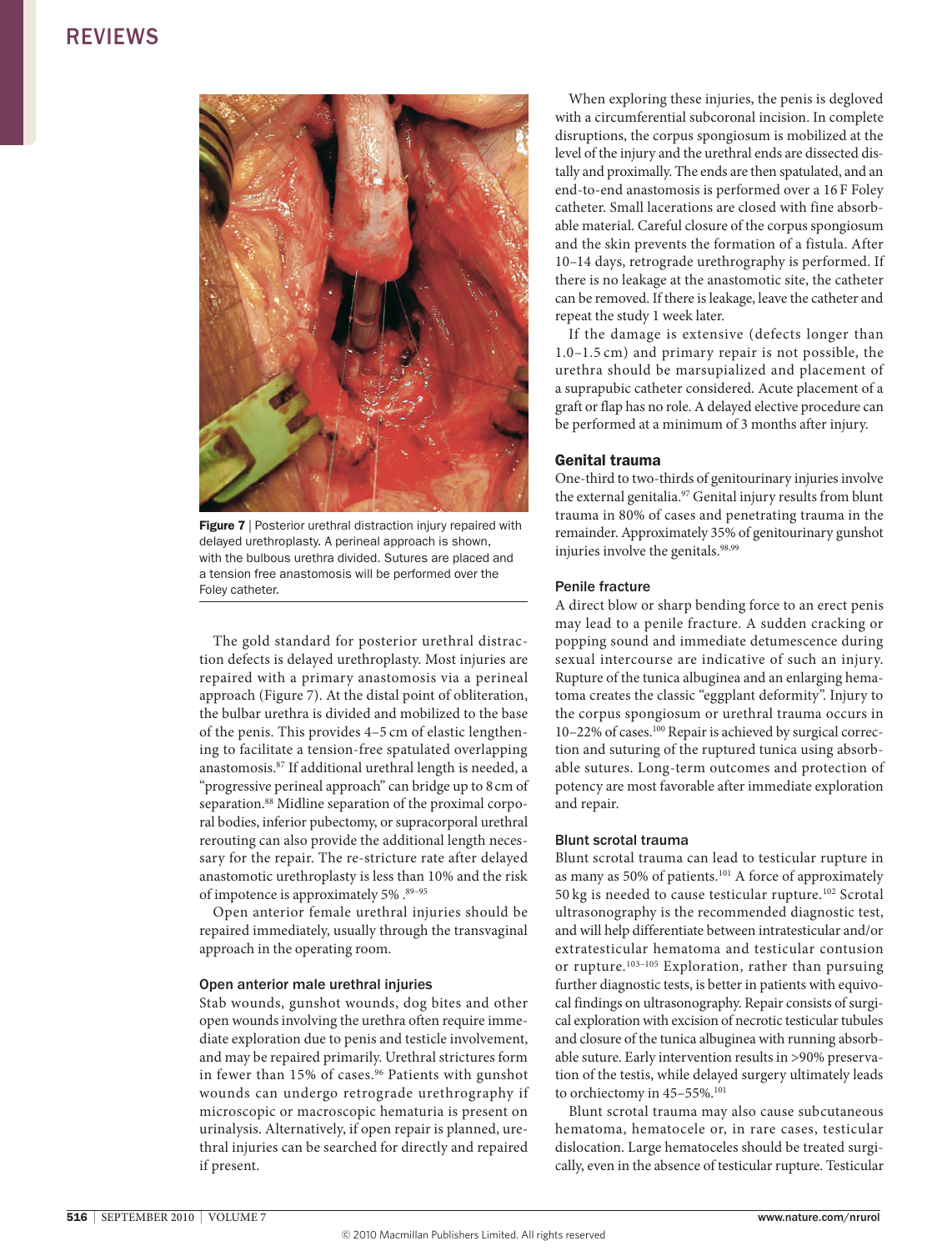dislocation can be unilateral or bilateral, and may be subcutaneous with epifascial displacement, or internally dislocated with movement of the testicle to the external ring, inguinal canal or abdominal cavity. Manual replacement or orchidopexy is the preferred treatment in these instances.

#### vulvar trauma

Blunt trauma to the vulva is rare, but is associated with vaginal, pelvic or abdominal injuries. It may also cause voiding difficulties, and catheterization is often required. CT of the pelvis should be performed to identify associated injuries. vulvar hematoma or blood at the introitus is associated with vaginal injuries, and further examination under sedation or anesthesia is indicated. Most vulvar injuries do not require surgery, but open injuries can be associated with significant blood loss and may require blood transfusion. In hemodynamically stable women, nSAIDs and ice packs are sufficient.106 If the hematoma is massive, surgery with lavage and drainage may be necessary. In cases of vulvar laceration, suture after debridement is recommended, as is primary repair of associated vaginal injuries. If the bladder, rectum or bowel is involved, laparotomy and even colostomy may be necessary.

#### Penetrating penile trauma

Animal and human bites are rare causes of penetrating genital trauma, and are associated with a high risk of wound infection. Antibiotic coverage should be directed according to the most common associated pathogen. *Pasteurella multocida* accounts for 50% of dog-bite infections, while *Escherichia coli*, *Streptococcus viridans* and *Staphylococcus aureus* are less commonly involved.107,108 Antibiotic choices include penicillin– amoxiclavulanic acid, doxycycline, cephalosporin or erythromycin for 10-14 days.<sup>109,110</sup> Local wound care is indicated, and rabies vaccination should be considered, especially if the patient's immunization status is unknown.

Surgical exploration with the goal of conservative debridement of necrotic tissue is recommended in patients with penetrating penile trauma. Primary alignment of disrupted tissue usually heals well, owing to the excellent penile blood supply, even in cases of extensive injury.<sup>111</sup> Nonoperative management is recommended for small, superficial injuries in which the Buck fascia is intact.<sup>99</sup> Split-thickness grafts can be used in cases of extensive loss of penile shaft skin, with an additional 0.015 in thick graft to reduce the risk of contraction.<sup>111</sup> Grafts can be placed acutely if there is no infection, or after several days of wet-to-dry dressing changes or a vacuum-assisted closure device if active infection is present.

Penetrating injuries to the scrotum also require surgical exploration with debridement of nonviable tissue and, if necessary, primary reconstruction of the testis and scrotum. If complete disruption of the spermatic cord is present, realignment without vaso-vasostomy can be performed.112 If there is extensive destruction of the tunica albuginea of the testis, mobilization of a free tunica vaginalis flap can allow closure of the testicle. Severe lacerations of the scrotal skin should be sutured, and in most cases can be closed primarily. Adequate washout and debridement prior to closure is important to ensure optimal healing.

#### **Conclusions**

An understanding of genitourinary trauma is important in the initial evaluation and subsequent management of trauma patients. For renal trauma, the mechanism of injury is an important factor. Hematuria is the hallmark diagnostic sign in patients with renal trauma, but the degree of hematuria may not correlate with the severity of injury. Hemodynamic status should be closely observed. Most renal trauma can be managed nonoperatively: if not, then renal salvage should be the goal.

Most ureteral injuries are iatrogenic, but may also result from traumatic injuries. Clinical suspicion and extravasation of radiological contrast medium provides the diagnosis. Precise and site-specific techniques are used for the repair of these injuries. Watertight repair is the goal, and an internal stent and external drain should be placed.

Bladder injuries are often associated with pelvic fractures, which may be life threatening. Cystography with 350 ml of contrast medium is the diagnostic study of choice. Iatrogenic injuries during pelvic surgery can also occur, and cystoscopy is an important adjunct to aid in diagnosis. Extraperitoneal bladder injuries can be managed with Foley catheter drainage, but intraperitoneal injuries require surgical repair.

A single, nontraumatic attempt at urethral catheterization can be performed in patients with suspected urethral injuries. Retrograde pyelography will provide the definitive diagnosis. For posterior distraction defects, delayed primary urethroplasty is the gold standard treatment strategy. By contrast, open anterior injuries in males require immediate exploration, and can be repaired primarily.

The external genitalia are involved in one-third to two-thirds of all genitourinary injuries. Penile fracture is diagnosed based on history and physical examination, and requires immediate surgical exploration and repair. Marked hematoma or testicular injury can result from both blunt and penetrating scrotal trauma. In females, vulvar and vaginal injuries should be suspected when there is blood at the vaginal introitus.

#### Review criteria

We searched for original articles focusing on genitourinary trauma in MEDLINE and PubMed published between 1965 and 2010. The search terms we used were "renal trauma", "ureteral injuries", "trauma", "bladder trauma", "genitourinary injuries", "urethral injuries" and "external genitalia injuries". All papers identified were English-language, full-text papers. We also searched the reference lists of identified articles for further papers.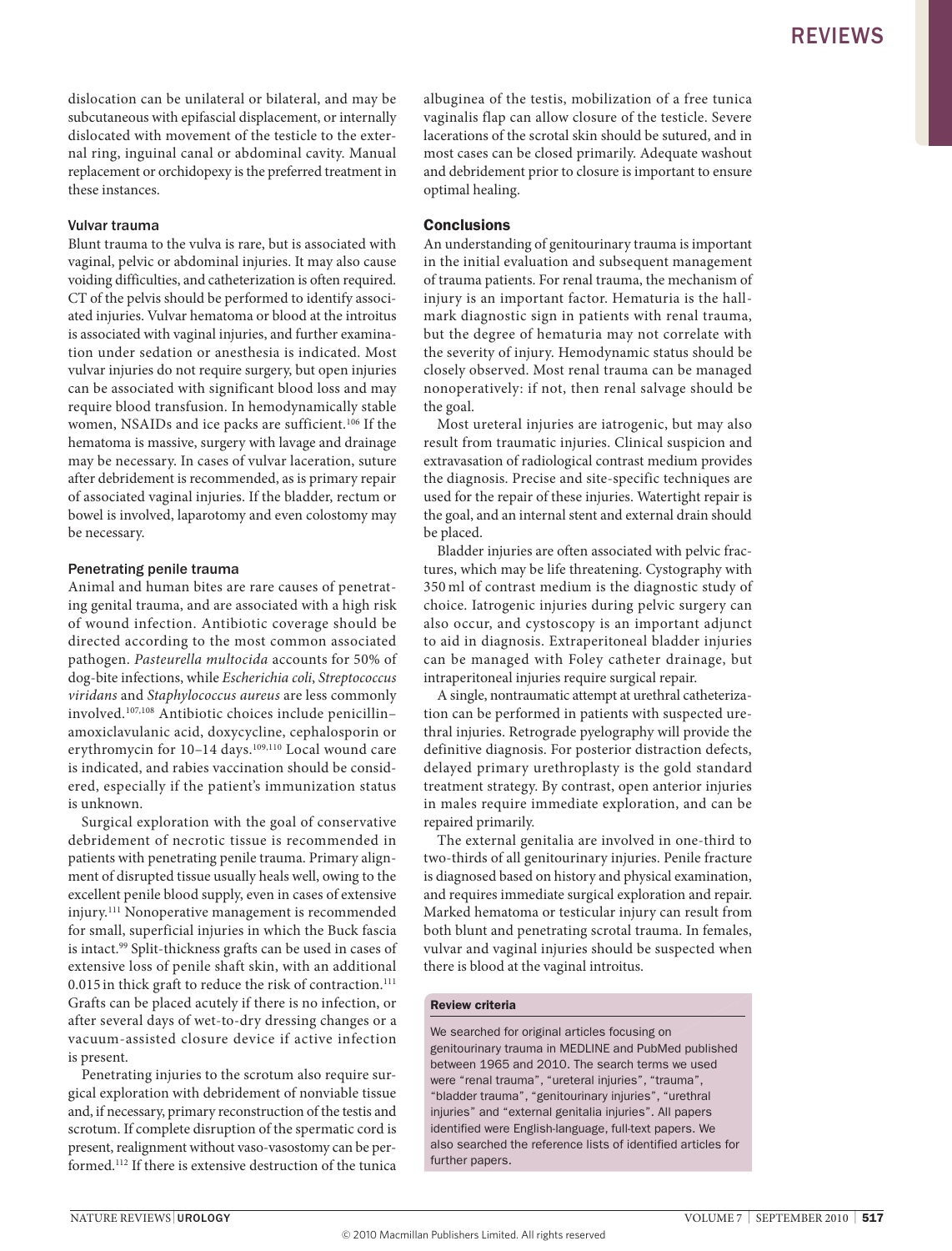- 1. Heron, M. *et al.* Deaths: final data for 2006. *National Vital Statistics Report* [online], [http://](http://www.cdc.gov/nchs/data/nvsr/nvsr57/nvsr57_14.pdf) [www.cdc.gov/nchs/data/nvsr/nvsr57/](http://www.cdc.gov/nchs/data/nvsr/nvsr57/nvsr57_14.pdf) [nvsr57\\_14.pdf](http://www.cdc.gov/nchs/data/nvsr/nvsr57/nvsr57_14.pdf) (2009).
- 2. Jolly, B. B., Sharma, S. K., vaidyanathan, S. & Mandal, A. K. Gunshot wounds of the male external genitalia. *Urol. Int.* 53, 92–96 (1994).
- 3. European Association of Urology *Guidelines on Urological Trauma* [online], [http://](http://www.uroweb.org/?id=218&gid=15)
- [www.uroweb.org/?id=218&gid=15](http://www.uroweb.org/?id=218&gid=15) (2009). 4. Baverstock, R., Simons, R. & McLoughlin, M. Severe blunt renal trauma: a 7-year retrospective review from a provincial trauma centre. *Can. J. Urol.* 8, 1372–1376 (2001).
- 5. Meng, M. v., Brandes, S. B. & McAninch, J. W. Renal trauma: indications and techniques for surgical exploration. World J. Urol. 17, 71-77 (1999).
- 6. Hurtuk, M., Reed, R. L. 2nd, Esposito, T. J., Davis, K. A. & Luchette, F. A. Trauma surgeons practice what they preach: the NTDB story on solid organ injury management. *J. Trauma* 61, 243–254 (2006).
- 7. Santucci, R. A. & Fisher, M. B. The literature increasingly supports expectant (conservative) management of renal trauma—a systematic review. *J. Trauma* 59, 493–503 (2005).
- 8. Santucci, R. A. & McAninch, J. W. Diagnosis and management of renal trauma: past, present, and future. *J. Am. Coll. Surg.* 191, 443–451 (2000).
- 9. Sebastià, M. C. *et al.* Renal trauma in occult ureteropelvic junction obstruction: CT findings. *Eur. Radiol.* 9, 611–615 (1999).
- 10. Cózar, J. M. *et al.* Management of injury of the solitary kidney [Spanish]. *Arch. Esp. Urol.* 43, 15–18 (1990).
- 11. Buchberger, W., Penz, T., Wicke, K. & Eberle, J. Diagnosis and staging of blunt kidney trauma. A comparison of urinalysis, i.v. urography, sonography and computed tomography [German]. *Rofo.* 158, 507–512 (1993).
- 12. Carroll, P. R., McAninch, J. W., Klosterman, P. & Greenblatt, M. Renovascular trauma: risk assessment, surgical management, and outcome. *J. Trauma* 30, 547–552 (1990).
- 13. Chandhoke, P. S. & McAninch, J. W. Detection and significance of microscopic hematuria in patients with blunt renal trauma. *J. Urol.* 140, 16–18 (1988).
- 14. Brenner, D., Elliston, C., Hall, E. & Berdon, W. Estimated risks of radiation-induced fatal cancer from pediatric CT. *AJR Am. J. Roentgenol.* 176, 289–296 (2001).
- 15. Mee, S. L., McAninch, J. W., Robinson, A. L., Auerbach, P. S. & Carroll, P. R. Radiographic assessment of renal trauma: a 10-year prospective study of patient selection. *J. Urol.* 141, 1095–1098 (1989).
- 16. Brandes, S. B. & McAninch, J. W. Urban free falls and patterns of renal injury: a 20-year experience with 396 cases. *J. Trauma* 47, 643–649 (1999).
- 17. Mee, S. L. & McAninch, J. W. Indications for radiographic assessment in suspected renal trauma. *Urol. Clin. North Am.* 16, 187–192 (1989).
- 18. Santucci, R. A., Langenburg, S. E. & Zachareas, M. J. Traumatic hematuria in children can be evaluated as in adults. *J. Urol.* 171, 822–825 (2004).
- 19. Pollack, H. M. & Wein, A. J. Imaging of renal trauma. *Radiology* 172, 297–308 (1989).
- 20. Morey, A. F., McAninch, J. W., Tiller, B. K., Duckett, C. P. & Carroll, P. R. Single shot intraoperative excretory urography for the immediate evaluation of renal trauma. *J. Urol.* 161, 1088–1092 (1999).
- 21. Leppäniemi, A. *et al.* MRI and CT in blunt renal trauma: an update. *Semin. Ultrasound CT MR* 18, 129–135 (1997).
- 22. The American Association for the Surgery of Trauma *Injury Scoring Scale* [online], [http://](http://www.aast.org/Library/TraumaTools.aspx) [www.aast.org/Library/TraumaTools.aspx.](http://www.aast.org/Library/TraumaTools.aspx)
- 23. Armenakas, N. A., Duckett, C. P. & McAninch, J. W. Indications for nonoperative management of renal stab wounds. *J. Urol.* 161, 768–771 (1999).
- 24. McAninch, J. W., Carroll, P. R., Klosterman, P. W., Dixon, C. M. & Greenblatt, M. N. Renal reconstruction after injury. *J. Urol.* 145, 932–937 (1991).
- 25. Moudouni, S. M. *et al.* Management of major blunt renal lacerations: is a nonoperative approach indicated? *Eur. Urol.* 40, 409–414 (2001).
- 26. Husmann, D. A. & Morris, J. S. Attempted nonoperative management of blunt renal lacerations extending through the corticomedullary junction: the short-term and long-term sequelae. *J. Urol.* 143, 682–684 (1990).
- 27. Matthews, L. A., Smith, E. M. & Spirnak, J. P. Nonoperative treatment of major blunt renal lacerations with urinary extravasation. *J. Urol.* 157, 2056–2058 (1997).
- 28. Gonzalez, R. P., Falimirski, M., Holevar, M. R. & Evankovich, C. Surgical management of renal trauma: is vascular control necessary? *J. Trauma* 47, 1039–1042 (1999).
- 29. Nash, P. A., Bruce, J. E. & McAninch, J. W. Nephrectomy for traumatic renal injuries. *J. Urol.* 153, 609–611 (1995).
- 30. Robert, M., Drianno, N., Muir, G., Delbos, O. & Guiter, J. Management of major blunt renal lacerations: surgical or nonoperative approach? *Eur. Urol.* 30, 335–339 (1996).
- 31. McAninch, J. W., Dixon, C. M. & Carroll, P. R. The surgical treatment of renal trauma [Russian]. *Vestn. Khir. Im. I. I. Grek*. 145, 64–72 (1990).
- 32. Davis, K. A. *et al.* Predictors of the need for nephrectomy after renal trauma. *J. Trauma* 60, 164–169 (2006).
- 33. Wright, J. L., Nathens, A. B., Rivara, F. P. & Wessells, H. Renal and extrarenal predictors of nephrectomy from the national trauma data bank. *J. Urol.* 175, 970–975 (2006).
- 34. DiGiacomo, J. C., Rotondo, M. F., Kauder, D. R. & Schwab, C. W. The role of nephrectomy in the acutely injured. *Arch. Surg.* 136, 1045–1049 (2001).
- 35. Tillou, A. *et al.* Renal vascular injuries. *Surg. Clin. North Am.* 81, 1417–1430 (2001).
- 36. Breyer, B. N., McAninch, J. W., Elliott, S. P. & Master, v. A. Minimally invasive endovascular techniques to treat acute renal hemorrhage. *J. Urol.* 179, 2248–2252 (2008).
- 37. Elliott, S. P., Olweny, E. O. & McAninch, J. W. Renal arterial injuries: a single center analysis of management strategies and outcomes. *J. Urol.* 178, 2451–2455 (2007).
- 38. Alsikafi, N. F., McAninch, J. W., Elliott, S. P. & Garcia, M. Nonoperative management outcomes of isolated urinary extravasation following renal lacerations due to external trauma. *J. Urol.* 176, 2494–2497 (2006).
- 39. Hammer, C. C. & Santucci, R. A. Effect of an institutional policy of nonoperative treatment of grades I to Iv renal injuries. *J. Urol.* 169, 1751–1753 (2003).
- 40. velmahos, G. C. *et al.* Selective management of renal gunshot wounds. *Br. J. Surg.* 85, 1121–1124 (1998).
- 41. Baniel, J. & Schein, M. The management of penetrating trauma to the urinary tract. *J. Am. Coll. Surg.* 178, 417–425 (1994).
- 42. Bernath, A. S., Schutte, H., Fernandez, R. R. & Addonizio, J. C. Stab wounds of the kidney: conservative management in flank penetration. *J. Urol.* 129, 468–470 (1983).
- 43. Heyns, C. F. & van Vollenhoven, P. Increasing role of angiography and segmental artery embolization in the management of renal stab wounds. *J. Urol.* 147, 1231–1234 (1992).
- 44. Lebech, A. & Strange-vognsen H. H. Hypertension following blunt kidney injury [Danish]. *Ugeskr. Laeger* 152, 994–997 (1990).
- 45. Monstrey, S. J., Beerthuizen G. I., vander Werken, C., Debruyne, F. M. & Goris, R. J. Renal trauma and hypertension. *J. Trauma* 29, 65–70 (1989).
- 46. Chedid, A. *et al.* Blunt renal trauma-induced hypertension: prevalence, presentation, and outcome. *Am. J. Hypertens.* 19, 500–504 (2006).
- 47. Wang, K. T., Hou, C. J., Hsieh, J. J., Chou, Y. S. & Tsai, C. H. Late development of renal arteriovenous fistula following gunshot trauma—a case report. *Angiology* 49, 415–418 (1998).
- 48. Dobrowolski, Z. *et al.* Renal and ureteric trauma: diagnosis and management in Poland. *BJU Int.* 89, 748–751 (2002).
- 49. Armenakas, N. A. Ureteral trauma: surgical repair. *Atlas Urol. Clin. North Am.* 6, 71–84 (1998).
- 50. Medina, D., Lavery, R., Ross, S. E. & Livingston, D. H. Ureteral trauma: preoperative studies neither predict injury nor prevent missed injuries. *J. Am. Coll. Surg.* 186, 641–644 (1998).
- 51. McGinty, D. M. & Mendez, R. Traumatic ureteral injuries with delayed recognition. *Urology* 10, 115–117 (1977).
- 52. Townsend, M. & DeFalco, A. J. Absence of ureteral opacification below ureteral disruption: a sentinel CT finding. *AJR Am. J. Roentgenol.* 164, 253–254 (1995).
- 53. Corriere, J. N. Jr & Sandler, C. M. Management of the ruptured bladder: seven years of experience with 111 cases. *J. Trauma* 26, 830–833 (1986).
- 54. McConnell, J. D., Wilkerson, M. D. & Peters, P.C. Rupture of the bladder. *Urol. Clin. North Am.* 9, 293–296 (1982).
- 55. Carroll, P. R. & McAninch, J. W. Major bladder trauma: mechanisms of injury and a unified method of diagnosis and repair. *J. Urol.* 132, 254–257 (1984).
- 56. Cass, A. S. & Luxenberg, M. Features of 164 bladder ruptures. *J. Urol.* 138, 743–745 (1987).
- 57. Sandler, C. M., Goldman, S. M. & Kawashima, A. Lower urinary tract trauma. *World J. Urol.* 16, 69–75 (1998).
- 58. Flancbaum, L., Morgan, A. S., Fleisher, M. & Cox, E. F. Blunt bladder trauma: manifestation of severe injury. *Urology* 31, 220–222 (1988).
- 59. Cass, A. S. Diagnostic studies in bladder rupture. Indications and techniques. *Urol. Clin. North Am.* 16, 267–273 (1989).
- 60. Castle, W. N., Richardson, J. R. Jr & Walton, B. J. Unsuspected intraperitoneal rupture of bladder presenting with abdominal free air. *Urology* 28, 521–523 (1986).
- 61. Rehm, C. G., Mure, A. J., O'Malley, K. F. & Ross, S. E. Blunt traumatic bladder rupture: the role of retrograde cystogram. *Ann. Emerg. Med.* 20, 845–847 (1991).
- 62. Hochberg, E. & Stone, N. N. Bladder rupture associated with pelvic fracture due to blunt trauma. *Urology* 41, 531–533 (1993).
- Cass, A. S. The multiple injured patient with bladder trauma. *J. Trauma* 24, 731–734 (1984).
- 64. Taffet, R. Management of pelvic fractures with concomitant urologic injuries. *Orthop. Clin. North Am.* 28, 389–396 (1997).